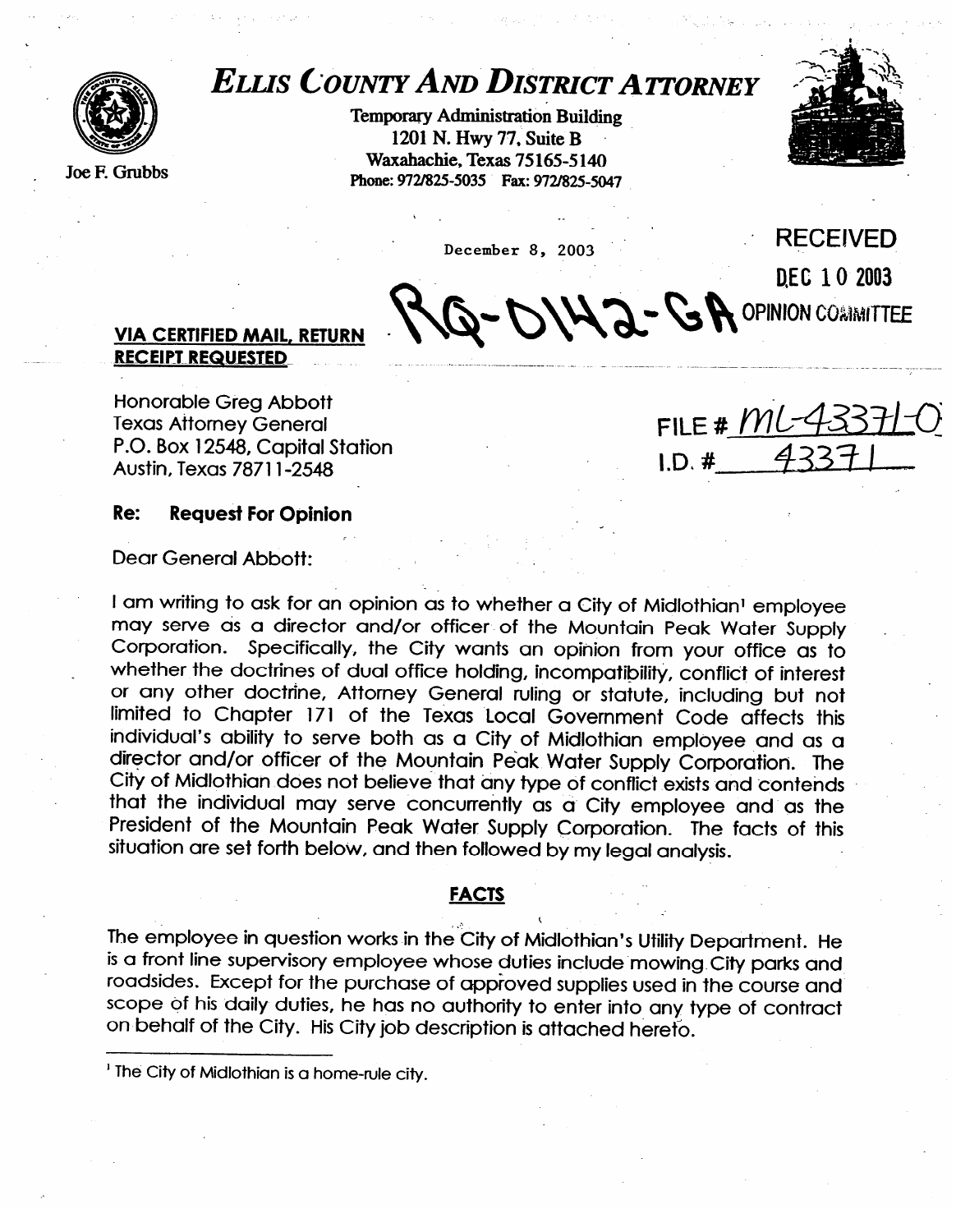Honorable Greg Abbott Texas Attorney General Page 2

This employee currently serves as President of the Mountain Peak Water Supply Corporation .\* The Mountain Peak Water Supply Corporation is a nonprofit rural water supply corporation. As President of the Mountain Peak Water Supply Corporation, the individual's duties include chairing its meetings and voting when a "tie-breaking" vote is needed. The employee does. not receive any form of compensation for the services he performs as President of the Mountain Peak Water Supply Corporation. He is, however, reimbursed for any out-ofpocket expenses he incurs in carrying out his duties as President.

The City of Midlothian has, in the past, contracted with the Mountain Peak Water Supply Corporation for the sale of water. The City anticipates that it will continue to sell water to Mountain Peak Water Supply Corporation in the future. With the exception of occasional maintenance work on the City's water lines, the individual's job duties have nothing whatsoever to do with water. With respect to the City, the individual is not involved whatsoever in the purchase or sale of water, or even discussions pertaining thereto.

# **LEGAL ANALYSIS**

# Dual Office Holding

The employee in question does not receive any form of compensation for serving on the Mountain Peak Water Supply Corporation. The "dual office holding" provision in the Texas Constitution prohibits a person from holding two "offices of emolument" Tex. Const. Art XVI, § 40. "Emolument" means compensation; and since this individual does not receive compensation for service on the Mountain Peak Water Supply Corporation, this constitutional prohibition would not apply to him.

# **Incompatibility**

The doctrine of incompatibility has three aspects: self-appointment, selfemployment, and conflicting loyalties. See Tex. Att'y Gen. Op. Nos. JC-0564 (2002), JC-O199(2000), JM-1266 (1990). The first two branches of this common law doctrine do not apply at all to this fact situation—the individual is employed by the City, not by the Mountain Peak Water Supply Corporation, and he receives

**<sup>\*</sup> The City understands that Mountain Peak Water Supply Corporation has recentiy (or will soon) changed its name to Mountain Peak Special Utility District.**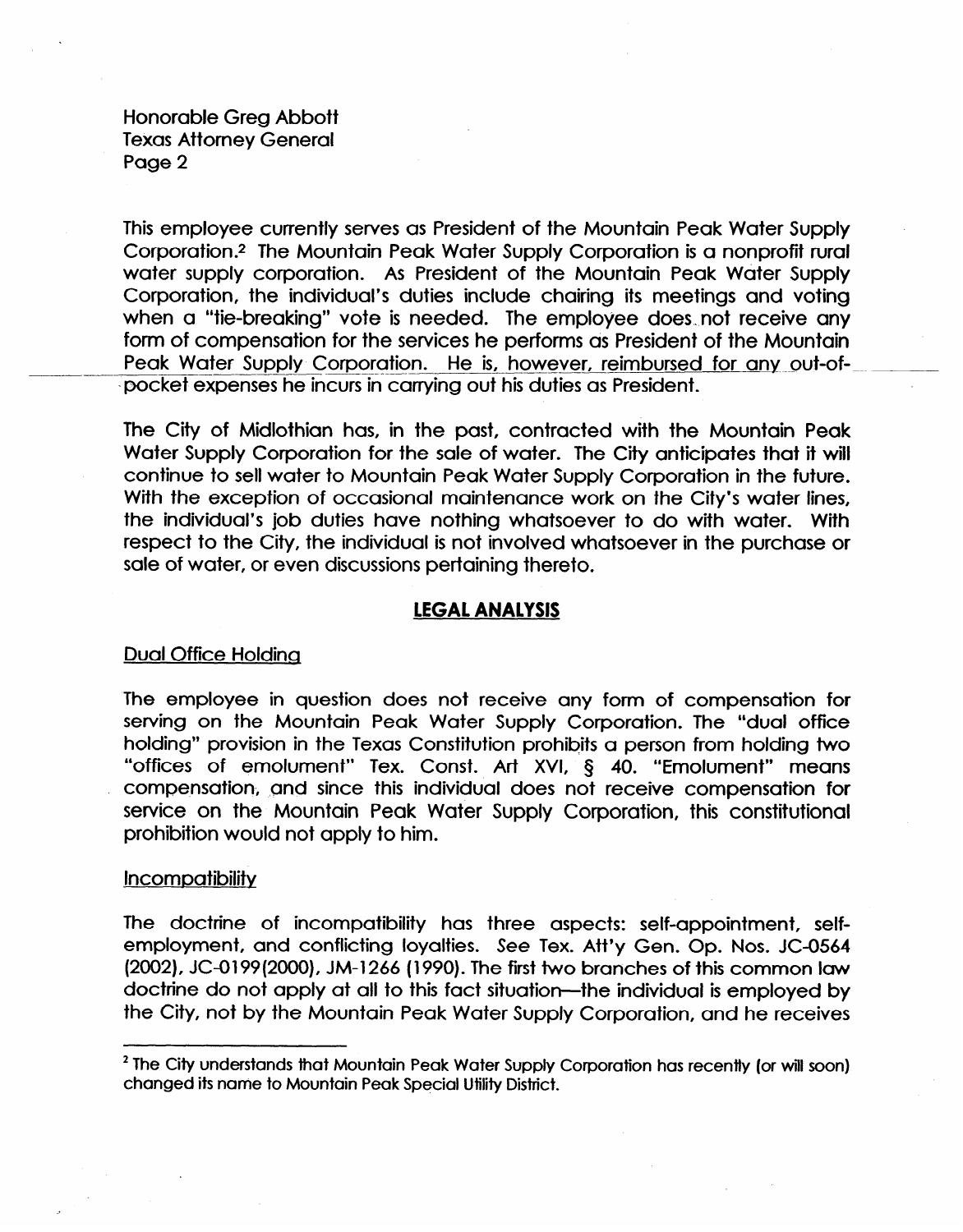Honorable Greg Abbott Texas Attorney General Page 3

no remuneration for his services to that corporation. The third aspect, that of "conflicting loyalties", is not applicable to this employee, as his job duties do not include entering into contracts on behalf of the City.

# Conflicts of Interest

r

Conflicts of interests are prohibited by statute, Chapter 171 of the Texas Local Government Code. A "local public official" is defined as a member of the governing body or another officer, whether elected, appointed, paid or unpaid, of any district (including a school district), county, municipality, precinct, central appraisal district, transit authority or district, or other local governmental entity who exercises responsibilities beyond those that are advisory in nature." This individual is clearly not a "local public official" in his capacity as a City employee.

The individual may be considered a local public official in his capacity as a director for the Mountain Peak Water Supply Corporation, However, the statute requires that the local public official have a "substantial interest in a business entity or real property", and that the action before the governmental entity would have a special *economic* effect on the person's interests, different than the effect on any other member of the public. What a "substantial business interest" consists of is described in 5 171.002, but a quick overview of the statutorily described fact scenarios clearly demonstrate that this individual does not have a substantial business interest in the Mountain Peak Water Supply Corporation, as he derives no income from his services to that corporation, nor ..owns any voting stock of that corporation.

# **CONCLUSION**

For the reasons set forth above, it is the City's position that the individual in question may serve concurrently as a City employee and as the President of the Mountain Peak Water Supply Corporation.

Thank you in advance for your response to this request for an opinion. If you need any additional information in order to formulate your opinion, please let me know.